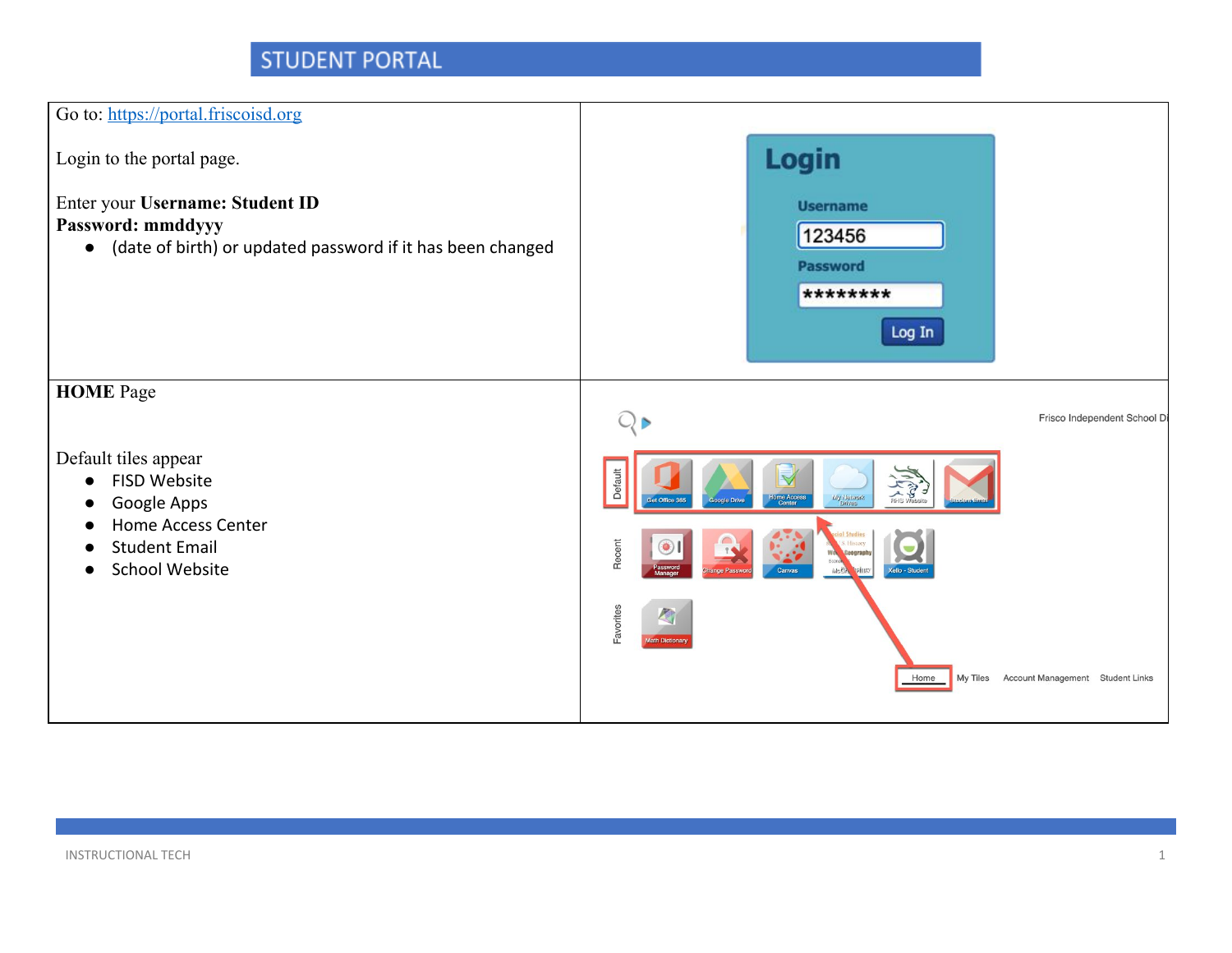#### STUDENT PORTAL **HOME** Page continued  $Q_{\triangleright}$ Frisco Indep **RECENT** (row): Default This row shows the last few tiles you last clicked on. 一个 Stewert VM<br>sevitd t Office 365 oogle Drive Social Studies<br>Sch U.S. History<br>World Geograph Economics<br>Me Brasylight Favorites

My Tiles Account Management

Home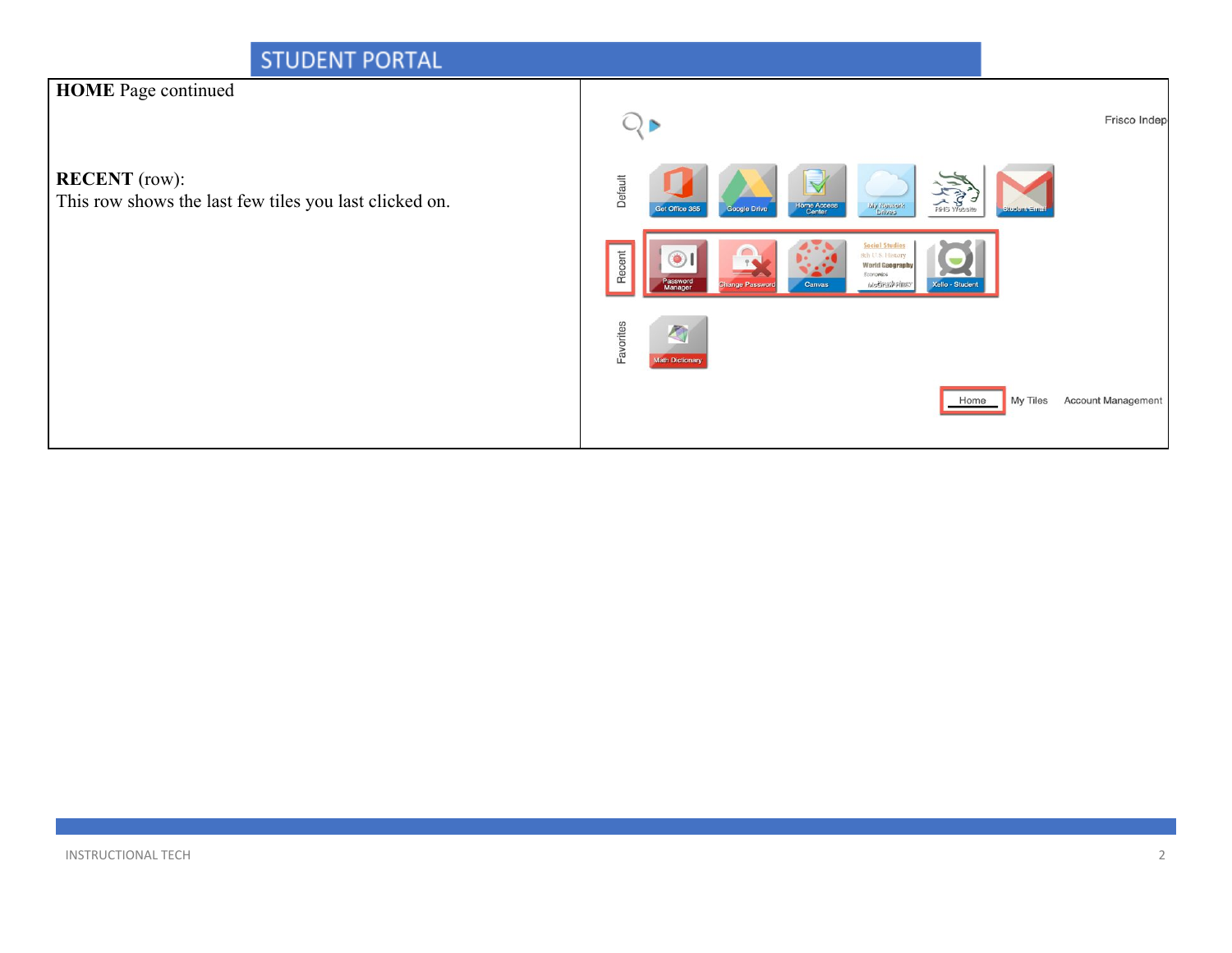| FAVORITES (row): On the STUDENT LINKS page, right click on                            |                                                                                                                                                                                      | Frisco Ind       |
|---------------------------------------------------------------------------------------|--------------------------------------------------------------------------------------------------------------------------------------------------------------------------------------|------------------|
| any tile that you access regularly and select Add to Favorites.                       | Default<br><b>A</b> S<br>My Nework<br>Brives<br>Home Access<br>Google Drive<br><b>Get Office 365</b>                                                                                 |                  |
|                                                                                       | <b>Social Studios</b><br>Recent<br>8th U.S. History<br>$\circledcirc$<br><b>World Geograph</b><br>Economics<br>Password<br>Manager<br>MeGrayhphus<br>Canvas<br><b>Cello - Studer</b> |                  |
|                                                                                       | <b>Right Click</b><br>Favorites<br>lath Dictionary<br>ain POP<br>Open in Browser Window<br>My Tiles<br>Home<br>Add to Favorites                                                      | Account Manageme |
| Right click on any tile along your FAVORITES to remove it from<br>the favorites' row. | <b>Right Click</b><br>MackinVIA<br>Open in Browser Window<br><b>Remove from Favorites</b><br>A                                                                                       |                  |

┑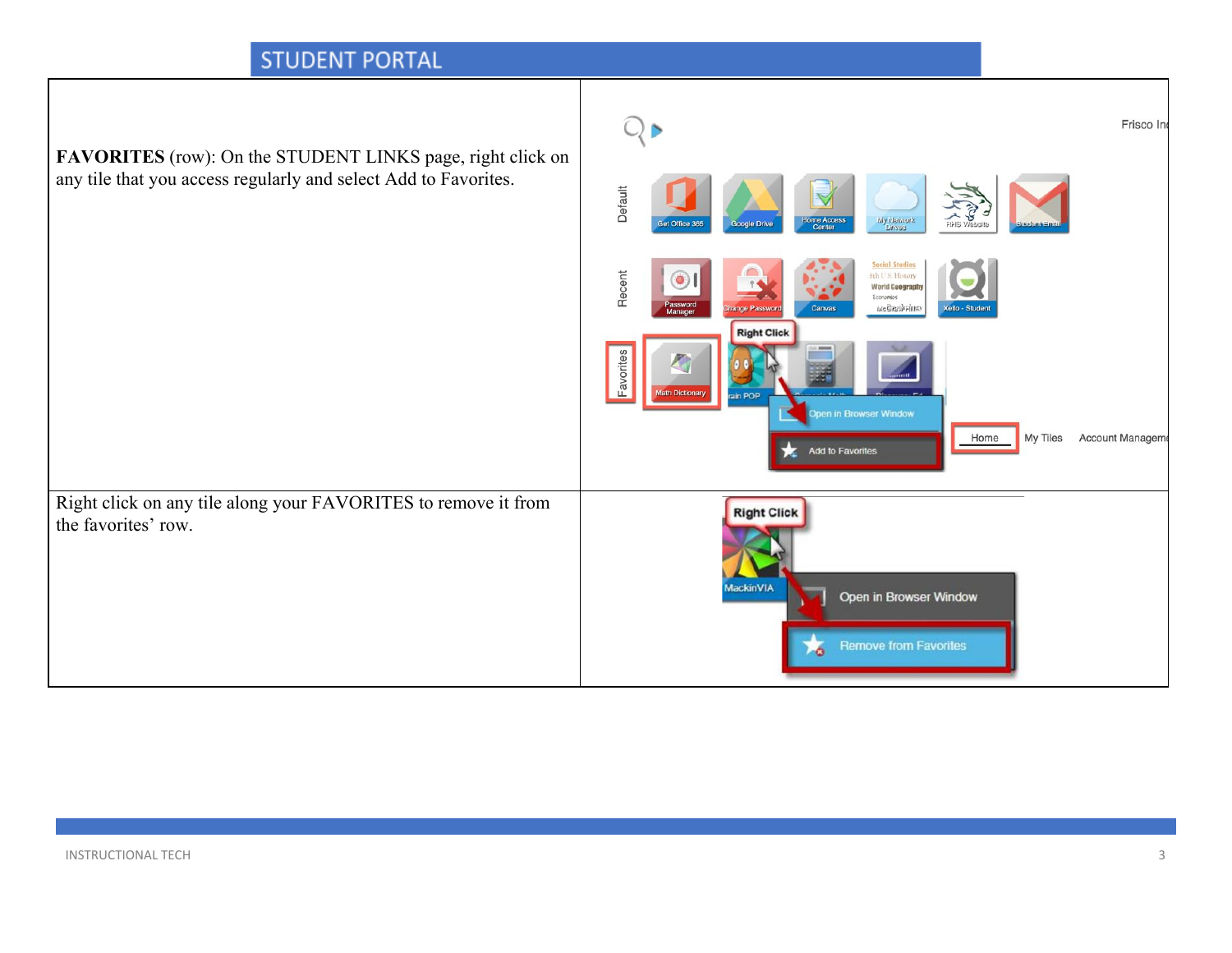| STUDENT LINKS gives you access to tiles that are programs or<br>sites you go to throughout the year: | $Q \triangleright$                                                                                                              | Frisco In       |
|------------------------------------------------------------------------------------------------------|---------------------------------------------------------------------------------------------------------------------------------|-----------------|
| Online textbooks (ie HMH, Pearson, etc)<br>$\bullet$<br>Discovery Ed<br>MackinVIA                    | <b>ACT</b>                                                                                                                      | <b>FAFSA</b>    |
| Canvas LMS<br>Seesaw<br>Clever                                                                       | Social Studies<br>AV 0<br>8th U.S. History<br>EARSON<br><b>HMH</b><br><b>World Geography</b><br>Economics<br>McCrawFills        | ly History Lat  |
|                                                                                                      | SAT<br>۳<br>SAVVAS<br>EasyBridge<br>Sayyas<br>EasyBridge<br>AD <sub>18</sub><br><b>AT Registrat</b><br>Savvas Realiz<br>Reached |                 |
|                                                                                                      |                                                                                                                                 | My Tile<br>Home |
| <b>Password Management</b>                                                                           | $Q \triangleright$<br>Frisco Independent School District<br>$\equiv$                                                            | 는               |
| Go to the ACCOUNT MANAGEMENT link.<br>Click on the Authentication tile.                              | My Tiles<br>Account Manag<br><b>Student Links</b><br>Home                                                                       |                 |
|                                                                                                      |                                                                                                                                 |                 |
| Click on Password Manager                                                                            | O<br>Password<br>Manager                                                                                                        |                 |
| Click to open each application password window.                                                      | <b>Password Manager</b>                                                                                                         |                 |
|                                                                                                      | CarnegieMath-App<br>HomeAccessCenter-App                                                                                        |                 |
|                                                                                                      | MackinVIA-App                                                                                                                   |                 |